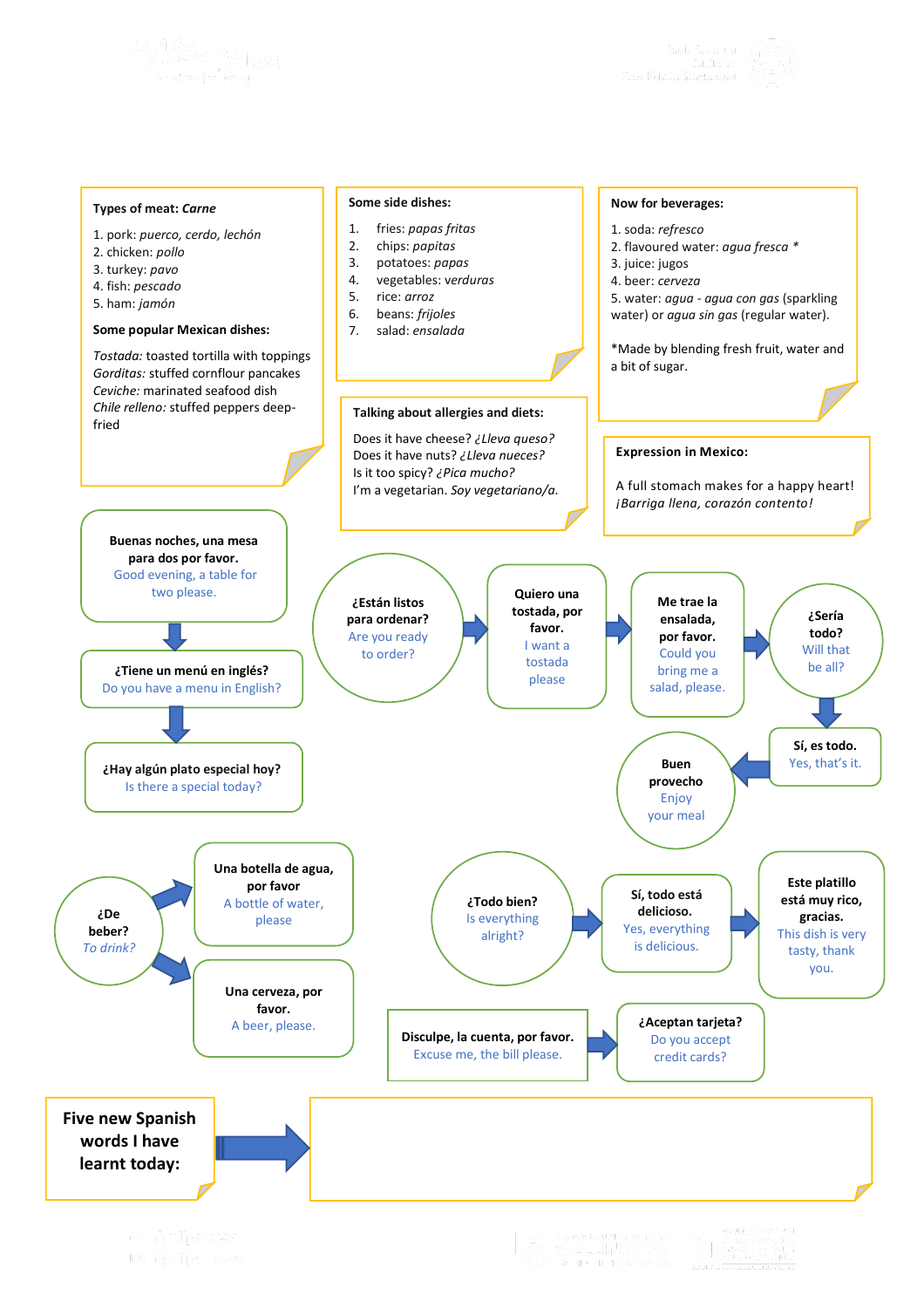



## **Spanish Language Series: De la Milpa a la Mesa: A Mexican Food Journey**

### **Language Lesson Plan**

| Topic:          | Mesa   Table: Ordering Food in Spanish                                                                                                                                                                        |
|-----------------|---------------------------------------------------------------------------------------------------------------------------------------------------------------------------------------------------------------|
| Language focus: | Vocabulary and speaking                                                                                                                                                                                       |
| Level:          | Beginner to elementary                                                                                                                                                                                        |
| Time:           | 40 minutes                                                                                                                                                                                                    |
| Materials:      | Download a worksheet, one for each student. You will also need the<br>menu's from Eduardo Garcia's restaurant Maximo, attached to this<br>worksheet. Print with Spanish on one side and English on the other. |

### **1. Vocabulary (15mins)**

Go over the food vocabulary at the top of the worksheet. Extend by eliciting from students other dishes, drinks and side dishes that students like to eat.

### **2. Conversation (10mins)**

Go over the conversation as a class, checking pronunciation. Model with two strong students (you as the waiter and the students as customers). Put students in groups of three to practice the conversation, each having a turn at being the waiter.

### **3. Roleplay (15mins)**

Tell students they are in Mexico City at Eduardo Garcia's restaurants (seen in the Mesa segment of the exhibition). Handout a menu for his restaurant *Maximo*. Go over any new vocabulary. In pairs, students role play choosing something from the menu, taking turns to be the customer. Have one pair model their conversation for the whole class.

#### **Extension:**

Download menu for Eduardo Garcia's *Lalo Bistro* (http://eat-lalo.com/menu/). Ask students to compare menus and ask them what is different (*Maximo Bistro* serves more expensive, fusion high-end dishes and Lalo sells food similar to restaurants in New Zealand, like pizza and fries). Discuss with students how these restaurants compare to restaurants in New Zealand, which one would they like to eat at, what dish they would like to try.

Students find a dish in the Mesa segment of the exhibition and write down it's ingredients and how to prepare it.

Back in the classroom, students could write their own menu and roleplay with their own menus.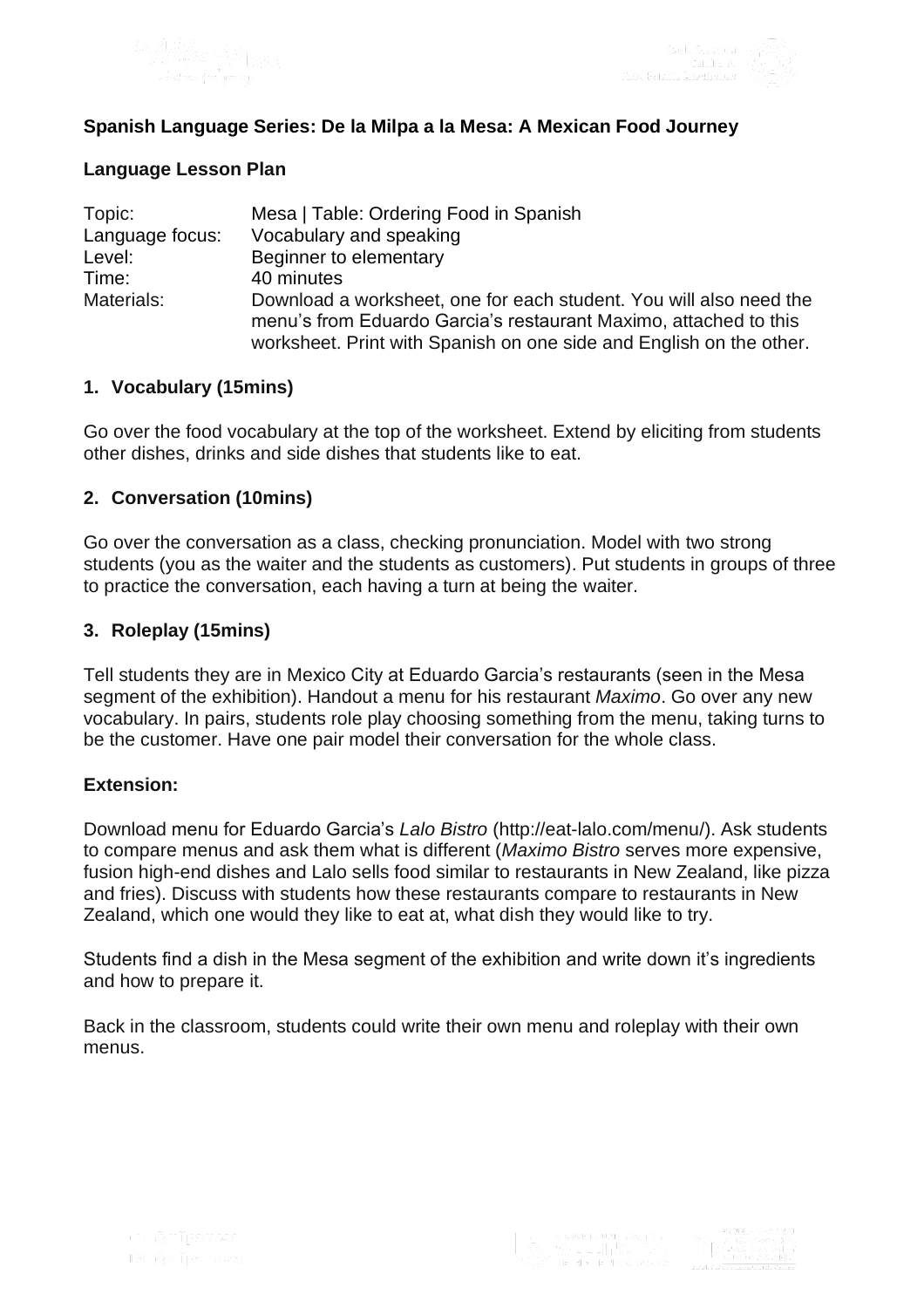



# Menú 11 de Febrero del 2021

Pollo frito \$280

Sopa de alcachafa de Jerusalén, ajo negro, macadamia \$210

Tlayuday de cangrejo moro, nopales, salsa de chiles secos, guacamole, rábanos \$250

Ensalada verde, vinagreta del questo azul, eneldo, queso de oveja \$195

Cebolla cocida en Suero, gratinada con queso Comté, brioche \$290

"Vuelve a la vida" de mariscos \$350

Laminado de atún aleta amarilla, Kimchi, vinagreta de soya jengibre, ajo tostado \$290

…

Ravioles rellenos de hígado de pollo orgánico, cebolla al balsámico blanco, requesón \$350

Tagliatelle, cangrejo moro, jitomate y chile árbol \$490

…

Doble cheeseburger de res Wagyu \$420

Filete de lobina rayada, cangejo moro, jitomate orgánico, salsa bouillabaisse \$425

Pechuga de pollo rellena de champiñones y sourdough \$430

Lomo de cordero a la brasa, puré de coliflor, jus de romero \$425

Flat Iron Steak de res Wagyu a las brasas, espinaca cremosa, gratin de papa, jus de ternera \$405

Rib eye de res Wangus a las brasas, puré de papa, champiñón rostizado, jus de cebolla \$690

Cangrejo Moro a la mantequilla \$950